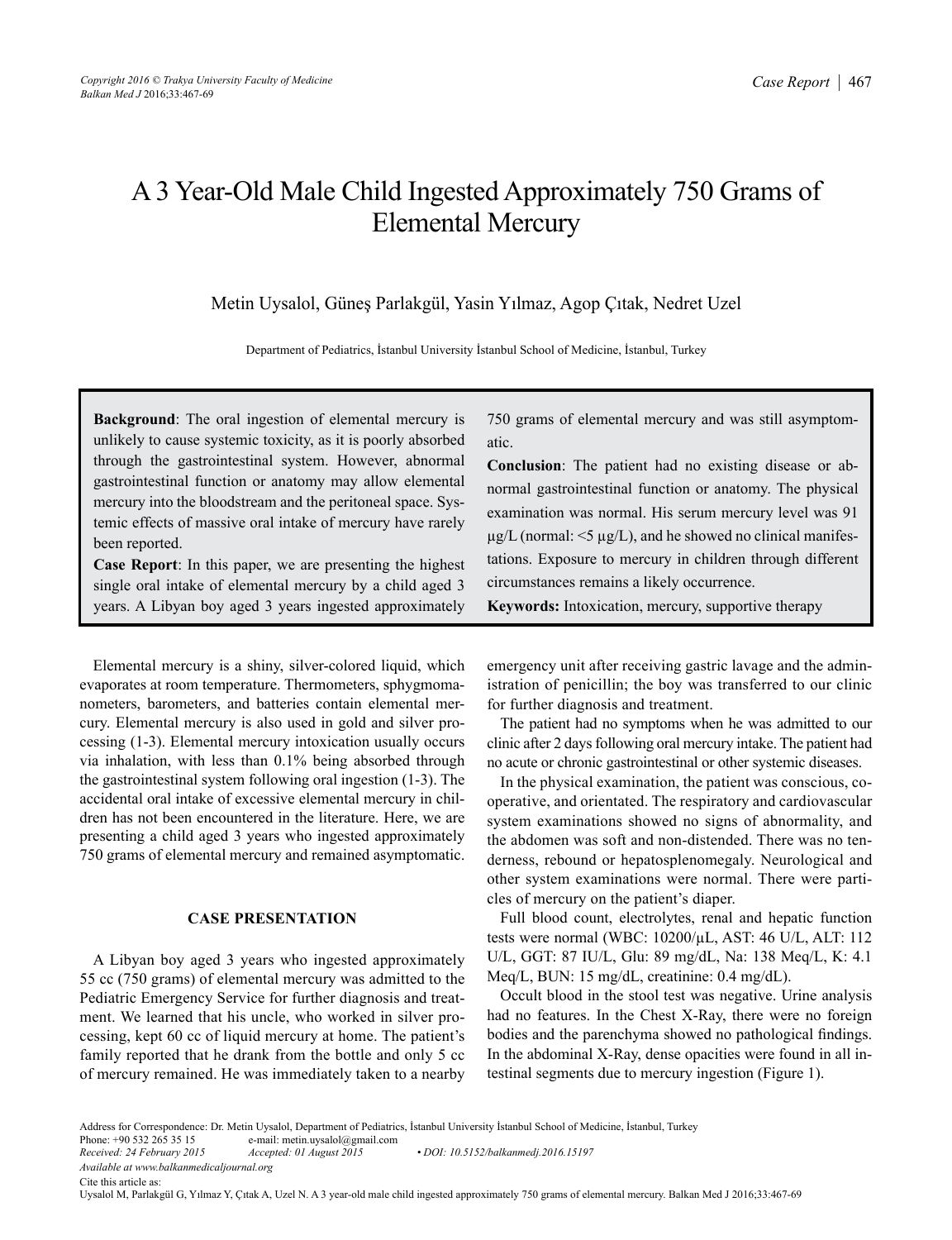The patient was followed-up in close clinical, biochemical, and radiological monitoring. The patient was fed fiber-rich foods and defecated mercury particles spontaneously every day. The blood mercury level was 91  $\mu$ g/L (normal: <5  $\mu$ g/L). Urine mercury levels could not be measured due to technical malfunctions.

Dimercaptosuccinic acid (Succimer (Chemet); Kremers Urban Pharmaceuticals Inc.; IN, USA) treatment was started orally with 10 mg per kg every 8 hours for 5 days because blood mercury levels were high, even though the patient was asymptomatic. The treatment was continued at 12-hour intervals for 2 weeks.

The clinical signs and biochemical parameters were within normal values.

The radio-opacities due to mercury in the abdomen X-ray decreased gradually and vanished by the seventh day (Figure 2).

The blood mercury level on the  $7<sup>th</sup>$  day after the initial measurement was  $7 \mu g/L$ . The patient was re-evaluated 15 days after discharge. The patient was asymptomatic and had no complaints involving his gastrointestinal system. In follow-up tests, the blood mercury level in the 3rd month after the initial measurement was 5.5 µg/L, the urine mercury levels were 11.3 μg/L (normal:  $\leq$ 5 μg/L) and urine creatinine 9.5 mg/dL (normal: 25-180 mg/dL).

### **DISCUSSION**

The toxic effects of mercury can either be acute and extremely severe, or can manifest very subtly over a long period. The toxicity level is determined by the chemical form, degree of exposure and route of administration, distribution through the body, accumulation in target organs, and the elimination of mercury, age of the patient, and co-morbidities (4). Elemental mercury exposure occurs frequently and might cause neurological symptoms (5). Yilmaz et al. (6) have shown that serum neuron-specific enolase (NSE), S100B and glutamate receptor have been found to be significantly higher in these patients with neurological symptoms. In our case, although the patient ingested a large dose of elemental mercury, there were no clinical symptoms present.

The absorption rate of elemental mercury is lower than 0.01% through a healthy intestine; therefore, it is suggested that gastrointestinal absorption of mercury is clinically unimportant and oral intake is usually not toxic (2,7). In general, the risk of systemic toxicity from ingestion is considered to be low, but there are conditions under which ingesting elemental mercury can be dangerous (e.g., obstruction with delayed passage or intestinal perforation allowing absorption from the peritoneum). Furthermore, elemental mercury may accumulate in the appendix and be converted into organic mercury compounds such as methyl-mercury by bacterial flora, which can cause toxic effects due to the increase in absorption (2,4). In our case, the patient had no existing GIS pathologies and consequently had no clinical manifestations.



**FIG. 1.** Radiography of the abdomen, first day



**FIG. 2.** Radiography of the abdomen, seventh day

The dose of mercury ingested and level of exposure is the most important factor in mercury poisoning. Even if the patients are exposed to the same mercury dose, clinical manifestation in acute and chronic poisonings may differ (2,4,5). Toxic levels